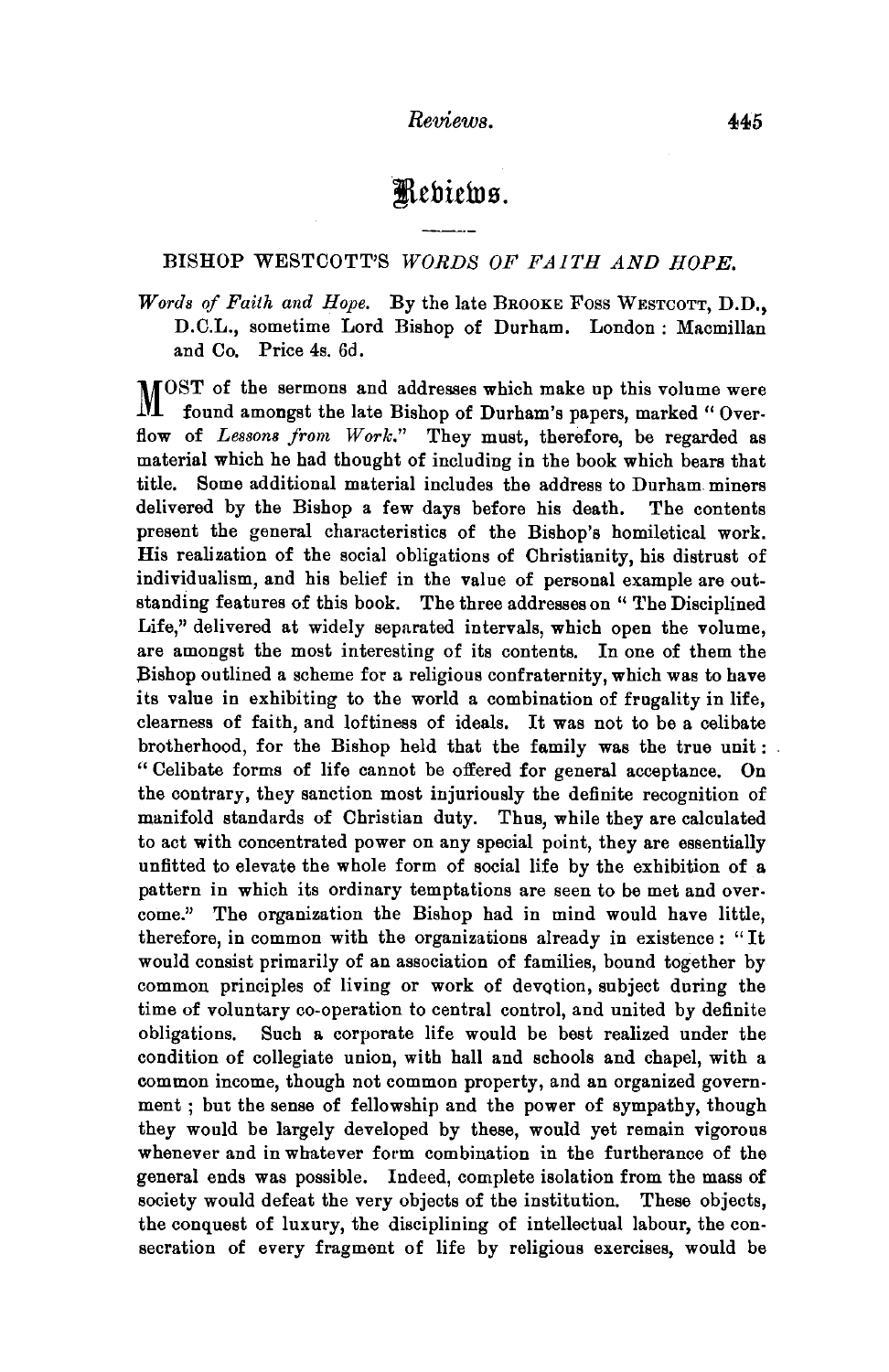expressed in a threefold obligation-an obligation to poverty, an obligation to study, an obligation to devotion.''

It would be interesting to know whether any attempt was ever made to carry out the Bishop's plan. The curious should for further detail consult this volume. They will find themselves repaid.

## HANDBOOKS FOR THE CLERGY.

,. *Patristic Study.* By H. B. SWETE, D.D., Litt.D., Regius Professor of Divinity, Cambridge. London : Longmans and Co. Price 2s. 6d. net.

*Foreign Missions.* By H. H. MoNTGOMERY, D.D., formerly Bishop of Tasmania, Secretary of the S.P.G. London: Longmans and Co. Price 2s. 6d. net.

These two volumes are welcome additions to the series of small "Handbooks for the Clergy," of which the Rev. A. W. Robinson is editor. They do more than sustain the excellent reputation which the series has already acquired. Dr. Swete's manual is the very book for a young clergyman or theological student who wishes both to gain a general idea of patristic literature and to obtain guidance as to how he may traverse some parts of the field to the best advantage. Brief as the work necessarily is, Dr. Swete has been successful in making it interesting. A complete knowledge of his subject enables him to brighten his summary with much just and happy characterization of various authors, whilst his long experience peculiarly qualifies him to offer guidance to others. As many as recall the very serious warning conveyed by the Bishop of Durham in the columns of the CHURCHMAN last year will feel that the ancient Fathers demand more attention from our younger clergy, and will be grateful to Professor Swete for the assistance which he here offers to willing students.

Bishop Montgomery's missionary handbook is an excellent piece of It lays down in unhesitating terms the true basis of foreign missions. It is scrupulously just in its survey of what has been done. In a spirit of true Catholicism it cordially recognises the great work of British Nonconformity. It looks with hope to further developments in the present century, especially in regard to the native churches. And it suggests to the reader other sources of information, which may be consulted by those who would pursue any part of the subject in greater detail. We very much hope that the general title of the series-"Handbooks for the Clergy "-will in no way limit the circulation of this manual. It is but too sadly true that a large number of clergy regard the work of foreign missions with indifference, and that it is the school of thought most likely to be associated with this series which is mainly to blame in this respect. But Bishop Montgomery's book is also the very work to place in the hands of intelligent laymen who are not quite sure of the Church's duty in this matter, and know little or nothing of what has been done. The tone of the work is so admirable that no candid person, however indisposed at first to view the subject with sympathy, should find it difficult to give the Bishop a fair hearing.

#### OTHER THEOLOOICAL WORKS.

*The Gospel according to St. John: An Inquiry into its Genesis and Histarical Value.* By Dr. H. H. WENDT. Translated by EDWARD LUMMIS. Edinburgh: T. and T. Clark.

'Professor Wendt bas long been working at a theory of his own as to the souroes and composition of St. John's Gospel. It is set forth in full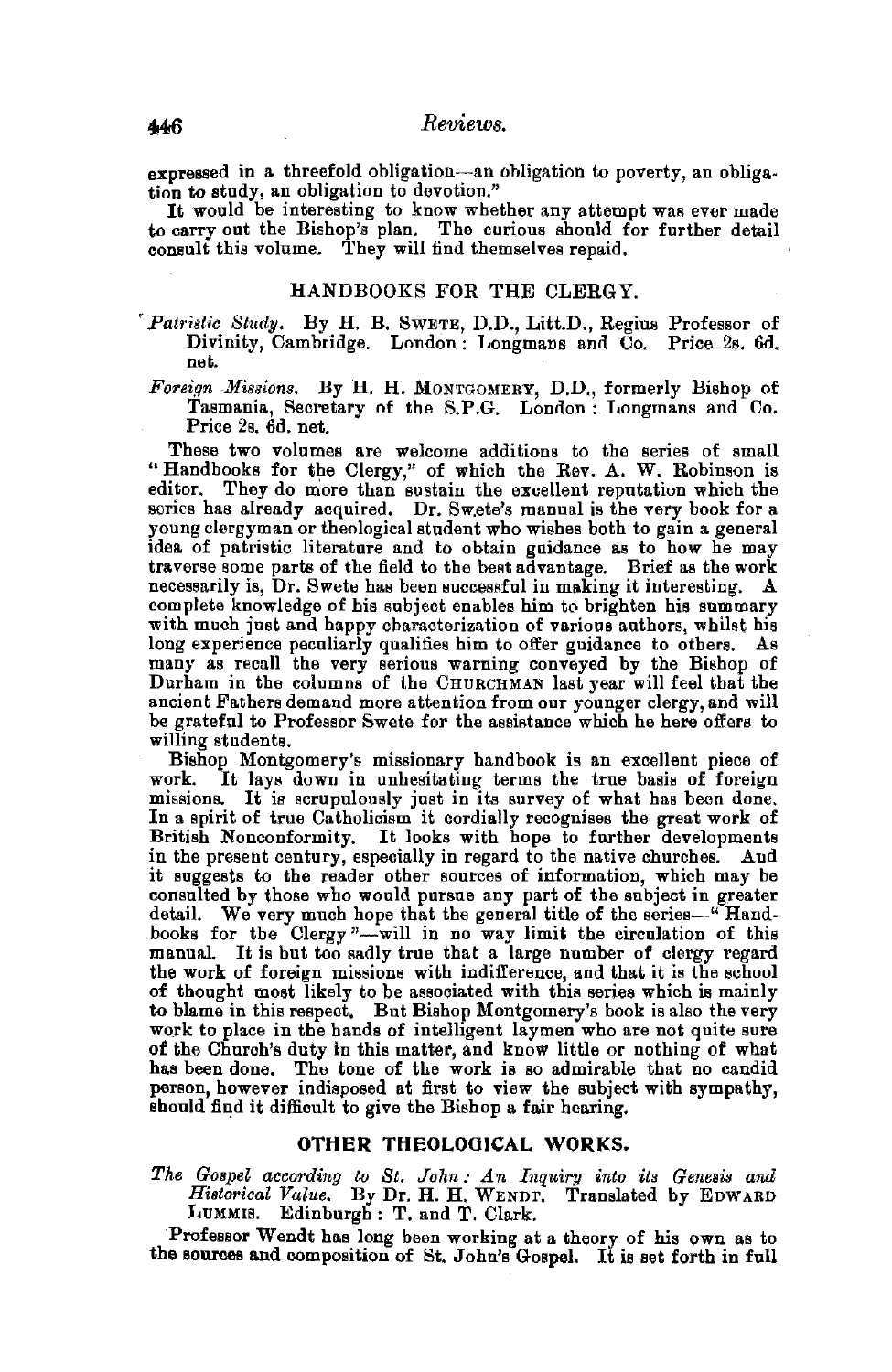*Reviews.* 447

detail in the work before us. Dr. Wendt believes that we have in the Fourth Gospel an underlayer of old material worked over and supplemented by an editor. This original source consisted of records of our Lord's words during His visits to Jerusalem. The authorship and value of this presumed source are, of course, considered in detail. Every student of the New Testament, and especially of the Johannine problem, will find Dr. Wendt's work full of interest, but it must be confessed that it appears more ingenious than convincing.

### A Short History of the Hebrews to the Roman Period. By R. L. OTTLEY. Cambridge: At the University Press. Price 5s.

Mr. Ottley's book is written from the standpoint of one who accepts the modern critical view of the Old Testament Scriptures. The narrative is clear, and the contact of Hebrew history with that of other nations is usefully brought out. It is scarcely needful to say that the treatment is marked by complete reverence. Some chronological tables are a useful feature of the book.

*The World before Abraham according to Genesis I. to XI.* By H.G. MIT-CHELL, Professor in Boston University. Westminster: A. Constable and Co. Price 5s. net.

This volume is the outcome of a belief that there was need for a more or less compendious work discussing the earlier part of Genesis "in the light of the results of the most recent researches into its age and structure." Acting upon this belief, Professor Mitchell has produced a work which fairly presents the advanced view in regard to Genesis. Dissenting as we do from his method, we can still find a value in such a volume, for there is a distinct convenience in having the general attitude of advanced criticism set forth in so careful and detailed a way in regard are reverent, nor does he go out of his way to pour scorn upon those who differ from him.

#### *Lenten Discipline.* By W. G. MossE, M.A. London : S.P.C.K.

Many clergy have discovered the difficulty of imparting freshness to Lenten addresses delivered year after year in the same parish. Perhaps Mr. Mosse's little book may help them. It will suggest a form of Lenten address which receives less attention than it should—we mean the address which deals directly and forcibly with our every-day life, touching the common weaknesses of human nature and pointing the way to their remedy. The volume should also be profitable for personal reading at Lent or any other time.

## *Thy Heart's Desire: A Book of Family* Prayer.~. By the Rev. G. S. BARRETT and others. London: R.T.S.

This is a collection of daily prayers for thirteen weeks, with suggested Bible Readings. It cannot be said that the authors exhibit any unusual skill; but their prayers are scriptural, practical, and comprehensive. There are many households in which it should find a welcome.

#### GENERAL LITERATURE.

*Official and Lay Witness to the Value of Fm·eign Missions.* By G. LONG· RIDGE. London: S.P.C.K.

Within its limits this little book is useful ; but if the work was worth doing at all it was worth doing well. The opponent will take up this little volume, and, possibly, will say : "If this is all the lay testimony in